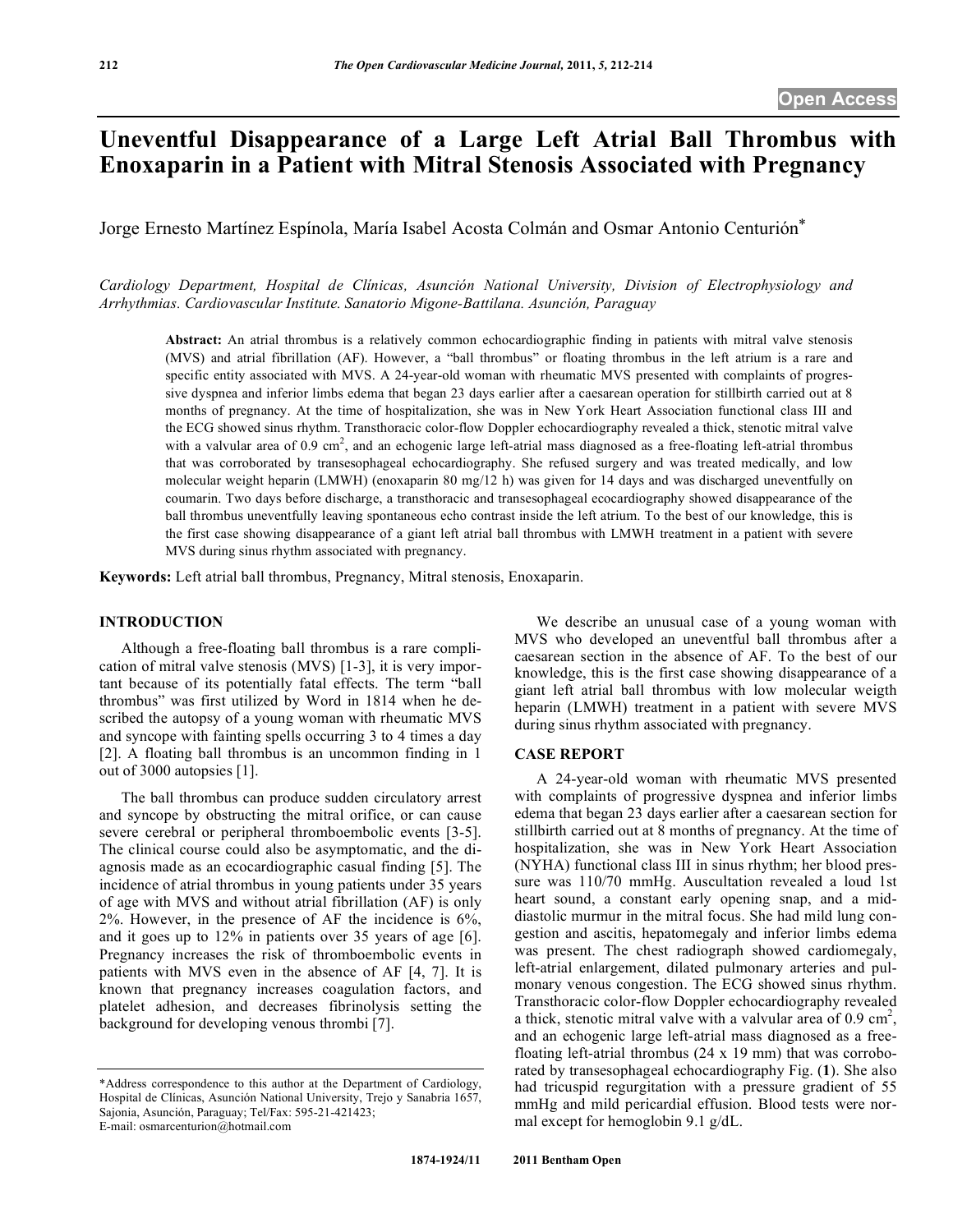

**Fig. (1).** Transesophageal color-flow Doppler echocardiography showing an echogenic large left-atrial mass diagnosed as a freefloating left-atrial thrombus (24 x 19 mm).

 She refused surgery and was treated medically with diuretics, angiotensin converting enzime (ACE) inhibitors, and LMWH (enoxaparin 80 mg/12 h) for 14 days and was discharged uneventfully on coumarin. Two days before discharge, a transthoracic and transesophageal ecocardiography showed disappearance of the ball thrombus leaving spontaneous echo contrast inside the left atrium Fig. (**2**).



**Fig. (2).** Transesophageal color-flow Doppler echocardiography showing disappearance of the ball thrombus with LMWH treatment in an uneventful manner. There is spontaneous echo contrast remaining inside the left atrium.

## **DISCUSSION**

 The clinical diagnosis of a ball thrombus is difficult, however, the presence of left-atrial ball thrombus should be suspected if patients with MVS and AF have intermittent or

changing murmurs, emboli or syncope [3]. A ball thrombus is thought to originate as a small mural thrombus, usually attached to the interatrial septum, and rarely in the left-atrial appendage. The thrombus gradually thickens and enlarges to form a projecting mass that remains attached to the atrial wall by a pedicle. Later on, as the thrombus enlarges, the pedicle gets longer and thiner until eventually the thrombus separates from the atrial wall [8]. Thereafter, as the thrombus spins freely in the atrium, it acquires its characteristic smooth, polished appearance.

 AF is a common arrhythmia and a major cause of morbidity and mortality from stroke and thromboembolism, usually due to embolization of thrombus formed within the fibrillating left atrium and its appendage [6]. AF is associated with a prothrombotic or hypercoagulable state, with evidence of abnormal hemostasis, endothelial damage/dysfunction, and platelet activation [6]. However, our patient did not have AF and did not complain of palpitations. She was in sinus rhythm throughout the hospitalization. Although, we can not rule out the presence of AF before hospitalization, the clinical course suggests that she did not have a tachyarrhythmia. Besides, there is a known correlation between pregnancy and thrombus formation in patients with MVS despite of being in sinus rhythm [3]. There is a hipercoagulability state during pregnancy, hence, pregnant patients with MVS are prone to develop thromboembolic complications [3, 7]. This increase in the incidence of thromboembolism is greatly related to coagulation changes during gestation, which include an increase in levels of factors I, II, VII, VIII, IX, and X after the first trimester of pregnancy and subsequent increase in factors V, VII, VIII, and X after the delivery [7]. These changes in coagulation during pregnancy are associated with a significant rise in the incidence of venous thrombosis, and may further enhance the already increased risk of thromboembolism in women with MVS.

 Cardiac thrombus causing a stroke is found in the left atrium in 45% to 65% [3]. The incidence of thrombus in the left atrial appendage is 30% to 50% of the total number of left atrial thrombus, and these are very difficult to diagnose with transthroracic echocardiography [8]. Our pregnant patient with MVS developed a left atrial ball thrombus that was diagnosed in the peri-partum period after a caesarean section. The diagnosis was made by transthoracic echocardiography and corroborated by transesophageal echocardiography. Once the diagnosis of a ball thrombus is made, surgery is the gold standard theraphy with a 90% long-term survival, since anticoagulation or thrombolisis may cause embolization. Given the unpredictability of other modalities for treating free-floating left atrial thrombi and the obvious inevitability of eventual catastrophic complications, prompt surgical removal is the therapy of choice. Therefore, surgical extraction of the ball thrombus with mitral valve replacement should be indicated in MVS patients. However, since our patient refused surgery, she was treated medically with diuretics, angiotensin converting enzime (ACE) inhibitors, and enoxaparin 80mg/12 h for 14 days and was discharged uneventfully on coumarin. Two days before discharge, a transthoracic and transesophageal echocardiography showed an uneventful disappearance of the ball thrombus leaving spontaneous echo contrast inside the left atrium. LMWH were utilized in other types of intracardiac thrombus [9],